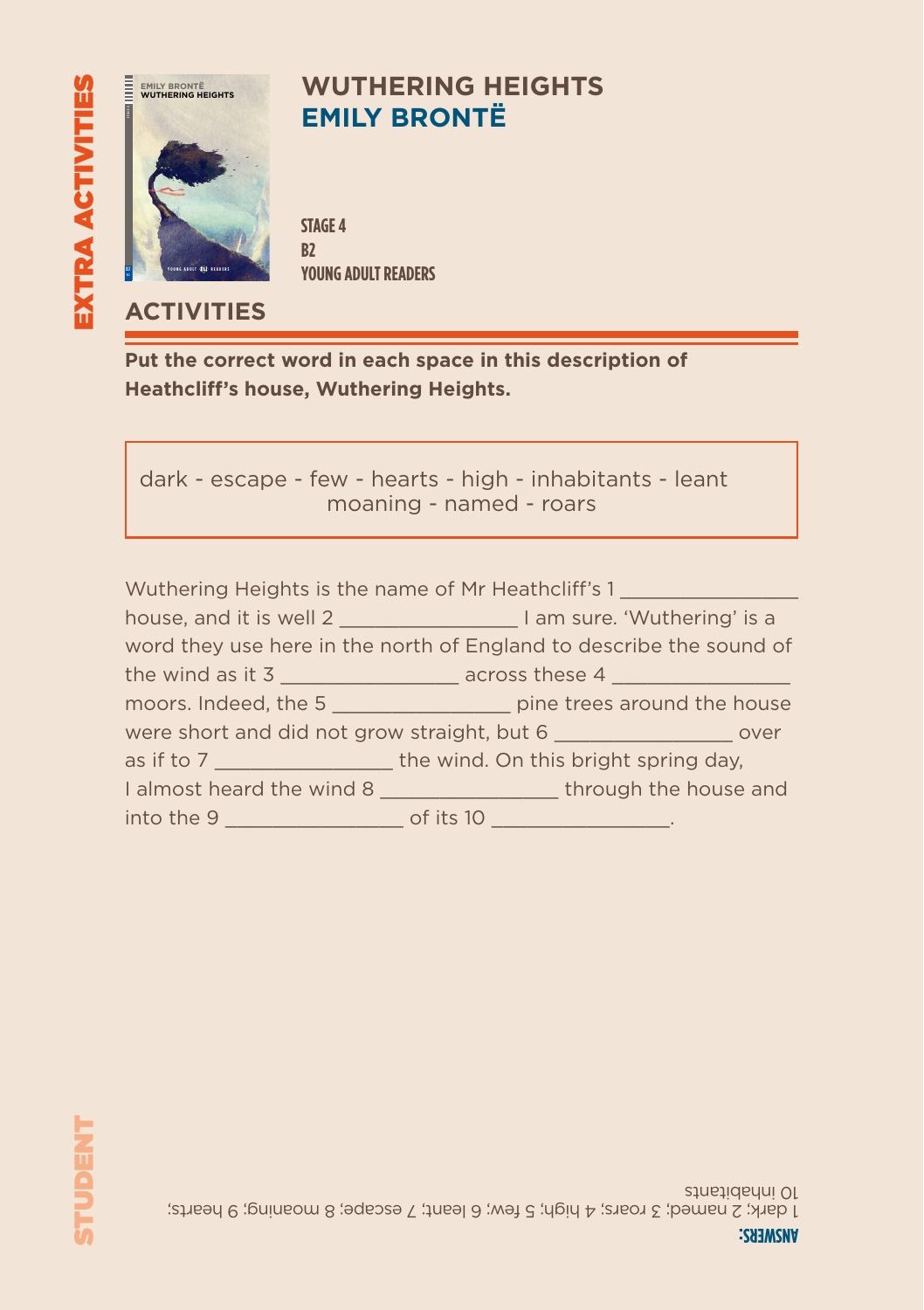

### **WUTHERING HEIGHTS EMILY BRONTË**

**STAGE 4 B2 YOUNG ADULT READERS**

**TEST YOURSELF**

 $\mathcal{L}=\mathcal{L}=\mathcal{L}=\mathcal{L}=\mathcal{L}=\mathcal{L}=\mathcal{L}=\mathcal{L}=\mathcal{L}=\mathcal{L}=\mathcal{L}=\mathcal{L}=\mathcal{L}=\mathcal{L}=\mathcal{L}=\mathcal{L}=\mathcal{L}=\mathcal{L}=\mathcal{L}=\mathcal{L}=\mathcal{L}=\mathcal{L}=\mathcal{L}=\mathcal{L}=\mathcal{L}=\mathcal{L}=\mathcal{L}=\mathcal{L}=\mathcal{L}=\mathcal{L}=\mathcal{L}=\mathcal{L}=\mathcal{L}=\mathcal{L}=\mathcal{L}=\mathcal{L}=\mathcal{$ 

 $\mathcal{L}=\mathcal{L}=\mathcal{L}=\mathcal{L}=\mathcal{L}=\mathcal{L}=\mathcal{L}=\mathcal{L}=\mathcal{L}=\mathcal{L}=\mathcal{L}=\mathcal{L}=\mathcal{L}=\mathcal{L}=\mathcal{L}=\mathcal{L}=\mathcal{L}=\mathcal{L}=\mathcal{L}=\mathcal{L}=\mathcal{L}=\mathcal{L}=\mathcal{L}=\mathcal{L}=\mathcal{L}=\mathcal{L}=\mathcal{L}=\mathcal{L}=\mathcal{L}=\mathcal{L}=\mathcal{L}=\mathcal{L}=\mathcal{L}=\mathcal{L}=\mathcal{L}=\mathcal{L}=\mathcal{$ 

 $\mathcal{L}=\mathcal{L}=\mathcal{L}=\mathcal{L}=\mathcal{L}=\mathcal{L}=\mathcal{L}=\mathcal{L}=\mathcal{L}=\mathcal{L}=\mathcal{L}=\mathcal{L}=\mathcal{L}=\mathcal{L}=\mathcal{L}=\mathcal{L}=\mathcal{L}=\mathcal{L}=\mathcal{L}=\mathcal{L}=\mathcal{L}=\mathcal{L}=\mathcal{L}=\mathcal{L}=\mathcal{L}=\mathcal{L}=\mathcal{L}=\mathcal{L}=\mathcal{L}=\mathcal{L}=\mathcal{L}=\mathcal{L}=\mathcal{L}=\mathcal{L}=\mathcal{L}=\mathcal{L}=\mathcal{$ 

**Who said this?**

Catherine Heathcliff (young Catherine) Cathy Earnshaw (Linton) **Heathcliff** Hindley Earnshaw Isabella Linton Joseph

- 1 'I don't know how you can stand there doing nothing. You are useless and you will never get any better. You will go to the devil like your mother before you.'
- 2 'You disgusting old hypocrite. Aren't you afraid the devil will come and take your soul? In fact, I might ask him to do it for me as a special favour. I have been learning my spells!'
- **3** 'I'm come home, I'd lost my way on the moors. It's been twenty vears. I've been waiting twenty years.'
- 4 'Now that his mother and uncle are dead, my son will inherit Thrushcross Grange. I do not want t die before I see him become its owner, so I will make sure he stays alive because I want the triumph of seeing my son become lord of all these estates.'
- 5 'Heathcliff, come and greet Miss Cathy like the other servants.'
- 6 'I love Heathcliff more than you ever loved Edgar, and he might love me if you would let him.'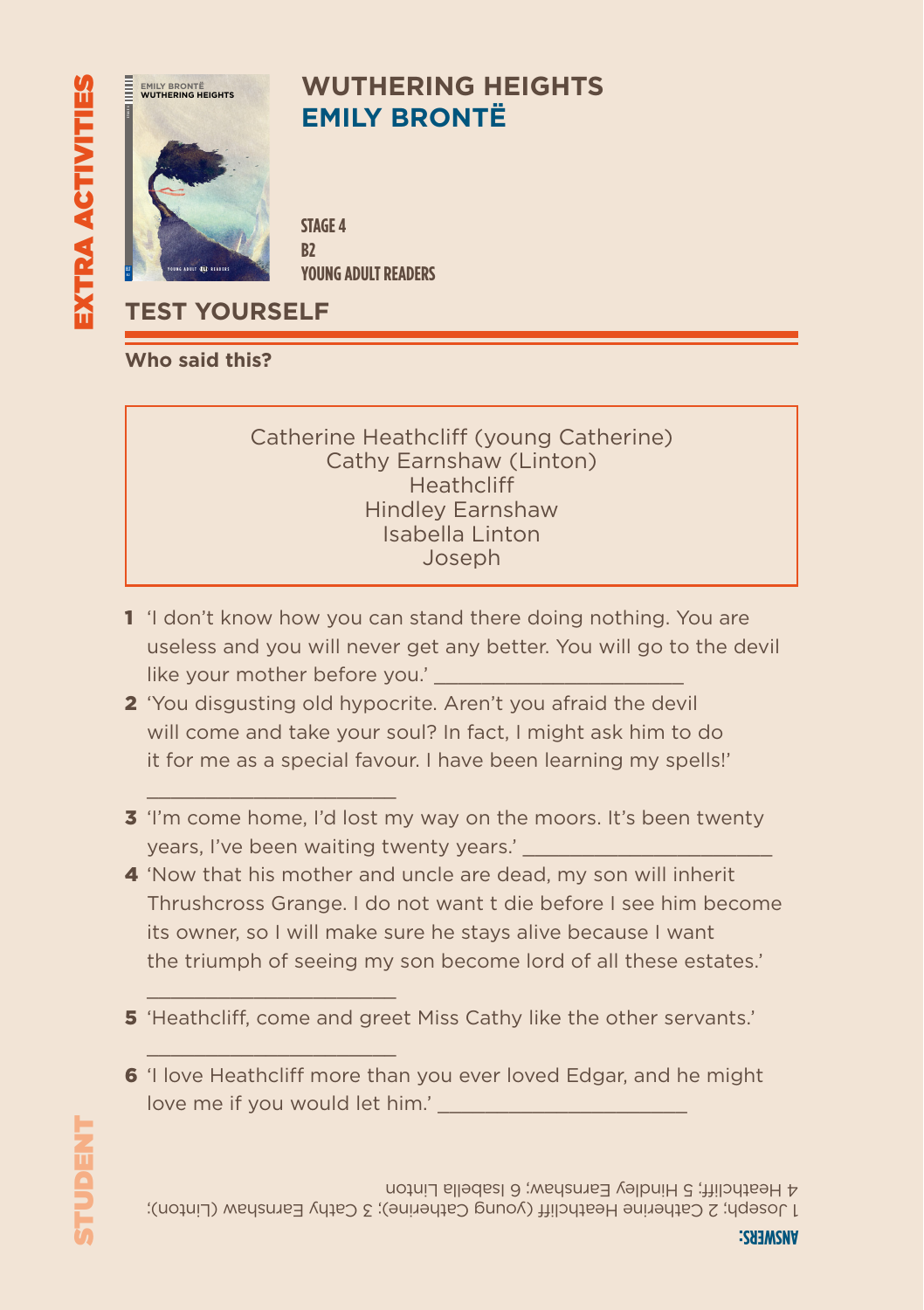# - 5 Love and Hatred Jealousy and Revenge Victorian Society **Eli Readers is a beautifully illustrated series of timeless classics and C**<br>C<sub>2</sub> EXTRA ACTIVITIES STUDENT



### **WUTHERING HEIGHTS EMILY BRONTË**

**STAGE 4 B2 YOUNG ADULT READERS**

# FCE – Use of English

### **Read the text and decide which answer, A, B,C or D is best for each space.**

|                                                                  |  | Heathcliff will never know 1 Now I love him and that is not                   |  |  |  |
|------------------------------------------------------------------|--|-------------------------------------------------------------------------------|--|--|--|
| because he is handsome, Nelly, but because he is more 2          |  |                                                                               |  |  |  |
|                                                                  |  | myself than I am. 3 ______________ Whatever our souls are made of, his        |  |  |  |
| and mine are the same. Linton's soul is as different from 4      |  |                                                                               |  |  |  |
| ours as moonlight from lightning, or ice from fire. But I will 5 |  |                                                                               |  |  |  |
| never tell him, because he does not understand what love is."    |  |                                                                               |  |  |  |
|                                                                  |  | 'I see no reason 6 ______________ why he should know less about love          |  |  |  |
|                                                                  |  | than you 7 ________________ do,' I answered, 'and if you are his choice, then |  |  |  |
|                                                                  |  | he will be the 8 _____________ most unfortunate man alive, because 9          |  |  |  |
|                                                                  |  | as soon as you become Mrs Linton, he will lose friend and                     |  |  |  |
|                                                                  |  | love and all! Have you considered 10 ____________ how you will bear the       |  |  |  |
| separation?'                                                     |  |                                                                               |  |  |  |

| 1 A how    |                     | <b>B</b> because    | <b>C</b> when | <b>D</b> and     |
|------------|---------------------|---------------------|---------------|------------------|
| 2 A mine   |                     | <b>B</b> myself     | $c$ us        | <b>D</b> him     |
|            | <b>3</b> A Whatever | <b>B</b> How        | <b>C</b> That | <b>D</b> So      |
| 4 A this   |                     | <b>B</b> most       | C now         | <b>D</b> ours    |
| 5 A soon   |                     | <b>B</b> almost     | C never       | <b>D</b> always  |
| 6 A that   |                     | <b>B</b> if         | $c$ why       | <b>D</b> because |
| 7 A does   |                     | $B$ do              | $C$ did       | <b>D</b> don't   |
| 8 A most   |                     | <b>B</b> quite      | <b>C</b> more | <b>D</b> that    |
| 9 A before |                     | <b>B</b> as soon as | C until       | <b>D</b> now     |
| 10 A that  |                     | <b>B</b> when       | C after       | <b>D</b> how     |